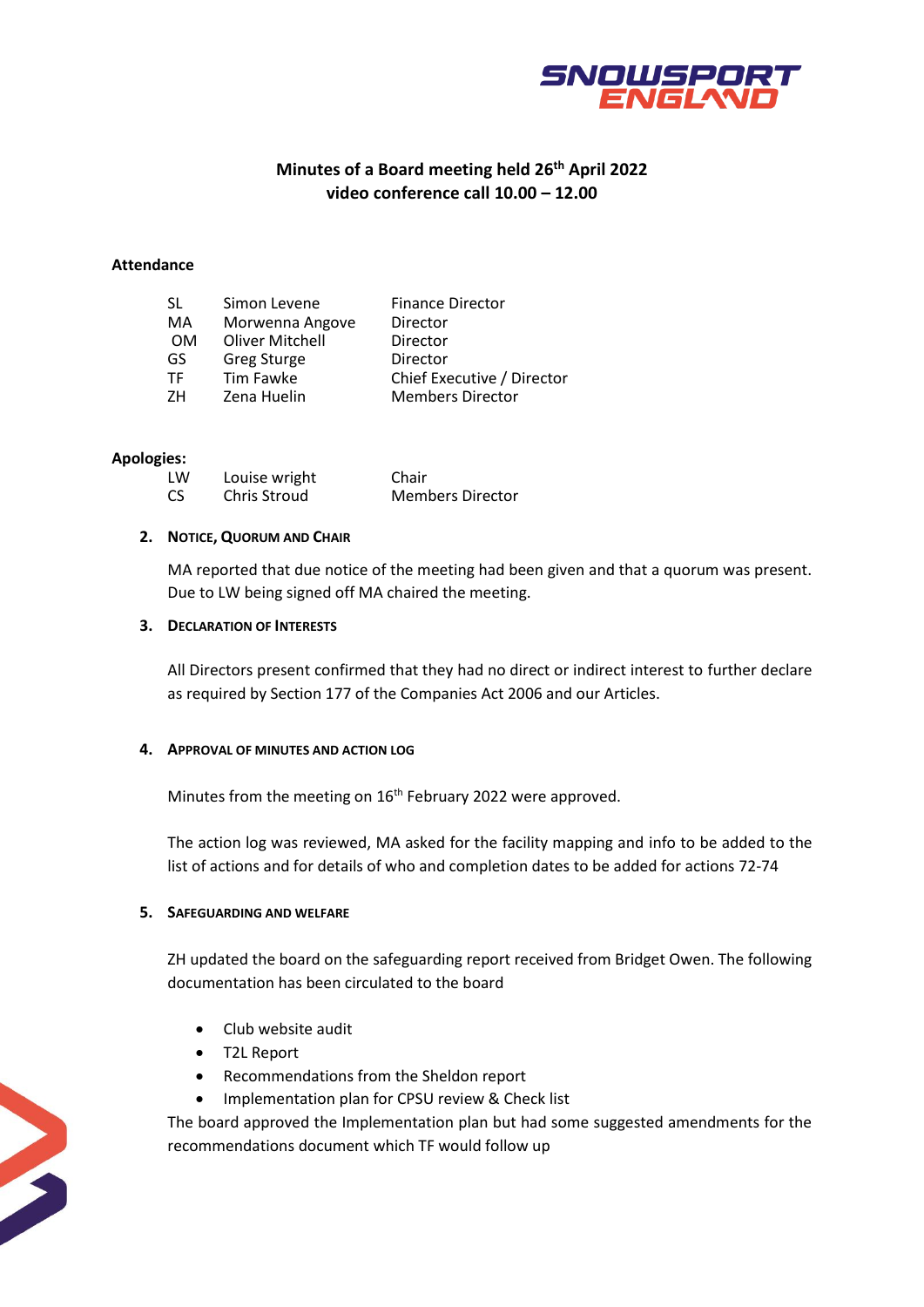

TF outline the recruitment process followed for the new

safeguarding lead role and confirmed that Anthony Shaw had been appointed and will start on the 27<sup>th</sup> April. He will have a month hand over period with Bridget. A clear induction process has been set out for Anthony. MA suggested that he attends the board in September with a chance to set out his plans going forward. This was agreed.

The board would like to note their thanks to Bridget Owen for all the hard work she has done over the 20 years within snowsport both as a volunteer and paid member of staff. She has done an excellent job and will be missed by the whole organisation.

## **6. EQUALITY, DIVERSITY & INCLUSION**

OM confirmed that following the last meeting the DAP has now been published on the SE website. OM now has a chance to focus on DIAP and actions from the UK Advisory group in the coming months.

#### **7. SPORT ENGLAND**

TF went through the report that had been submitted to Sport England for the end of the current funding. It is not yet clear what reporting requirements will be in place for the 2022- 2027 funding as Sport England have extended the consultation process on what this will look like. What they have said is that we will need to report back on the initial steps set out in our funding submission. In addition, we will need to provide narrative around what we have done, the lessons we have learnt. There will be some data needed but what this looks like is still not clear.

We have requested that the reporting should be linked to the size of the grant/organisation rather than one size fits all.

#### **Talent**

The talent submission we have worked with GBS on will be submitted on the 29th April. There has been very little information or detail on what this should look like. We should hear back at the end of May and I assume they will probably ask for further details in the areas they will potentially fund.

The areas we have requested funding are Park & Pipe, Nordic, Cross discipline, Para and potentially Alpine but in later years. The funding has to be mainly focused on delivery in the UK.

#### **8. STAFF STRUCTURE**

TF & SL will be having staff meetings on the  $27<sup>th</sup>$  April in Loughborough to go through the new staff structure. Notes from these meetings will be circulated to the board.

The aim is to have these conversations completed around mid-May and advertising other roles by end of May

## **9. STRATEGY**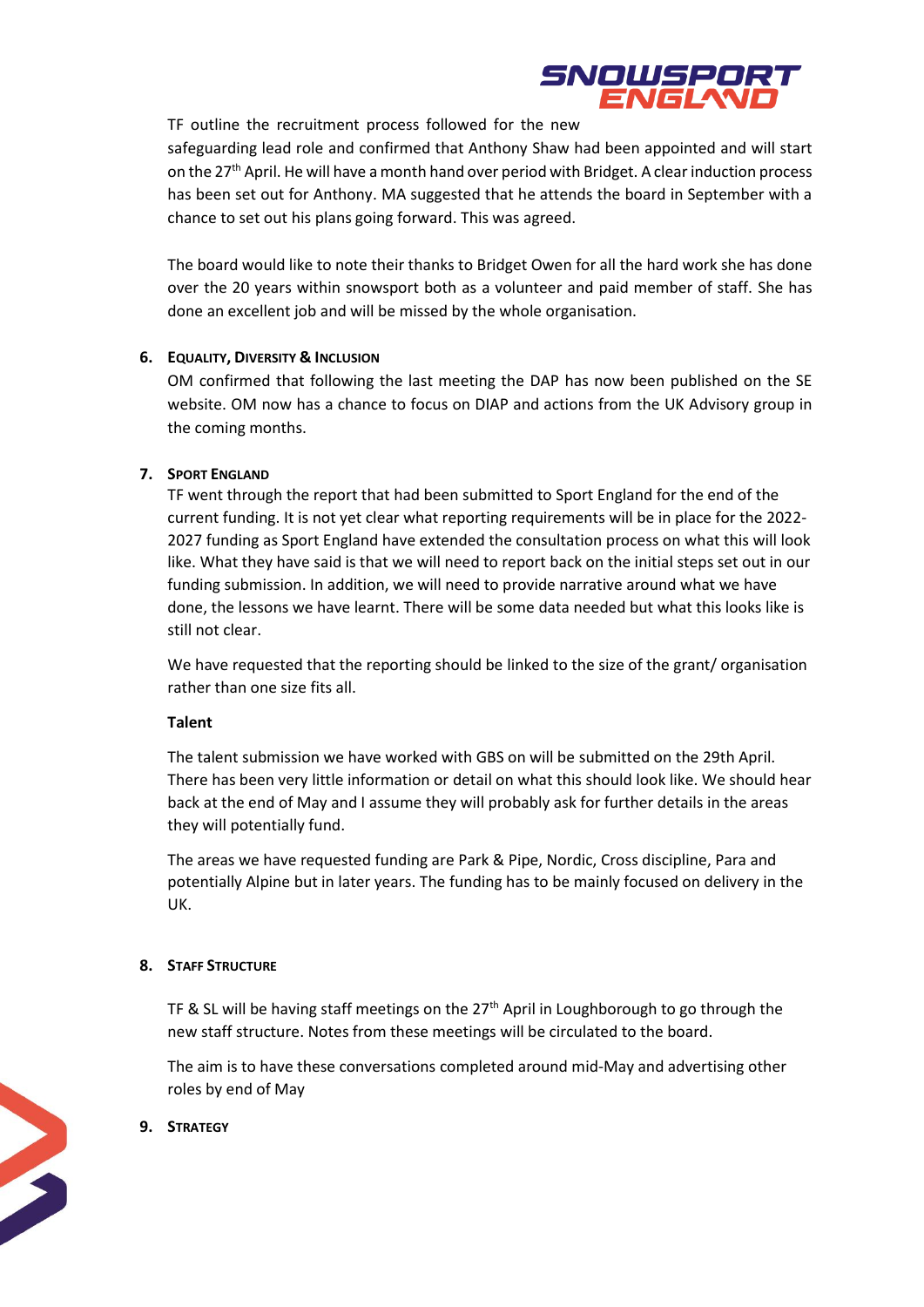

TF had circulated an updated implementation plan but this

was not yet completed due to time pressures. OM stated that it now flowed better from strategy document. MA stated it still needed more detail and KPI's in each section. OM, MA and GS agreed to help input. TF to finalise draft and set up meeting to discuss feedback in detail.

It was agreed that we need to update the committees and regions on progress made as this has taken longer than originally envisaged. TF to send update to committee and regional chairs.

It was agreed to have the outline strategy in the Annual report and at the AGM to go through the strategy and set out what year 1 would like.

#### **10. FINANCE & RISK REGISTER**

SL verbally updated the board as the audit call had taken place on the on the 25<sup>th</sup> April. A number of adjustments but in roughly the same position as the management account presented to the board in February 2022. A 4.5K deficit for the year. This is a really positive result considering where we started the year with a forecast of £80K deficit.

It was agreed the final audited Financial Statements will be circulated by email for approval by the board. Due to Louise's absence, if needed Simon will sign the Financial Statements (this will be confirmed in the email asking for approval). If there are questions on the Financial Statements then a call will be arranged.

Q1 accounts are not yet ready for circulation but a successful Bormio should mean a good start to the year.

#### **RISK REGISTER**

SL went through the risk register and discussed in detail all areas of high risk on the register. A discussion on volunteers and what was being done in regards to making sure we were attracting new volunteers. ZH outline a number of initiatives and that work was being done in this area. MA felt that the areas of high risk should be reported on a more regular basis than twice a year so a better understanding of whether they are being addressed or not. It was agreed that the CEO report to have section on areas that are high risk in between biannual review of risk register which are not cover else where in the report.

#### **11. CEO REPORT**

TF presented his report to the board and highlight the following

Membership is ahead of budgeted expectations for the year and club affiliations are on track with budget which is good to see.

Number clubs **77** Number members **13125**

Total membership numbers **2520** (2021/22 target 2450)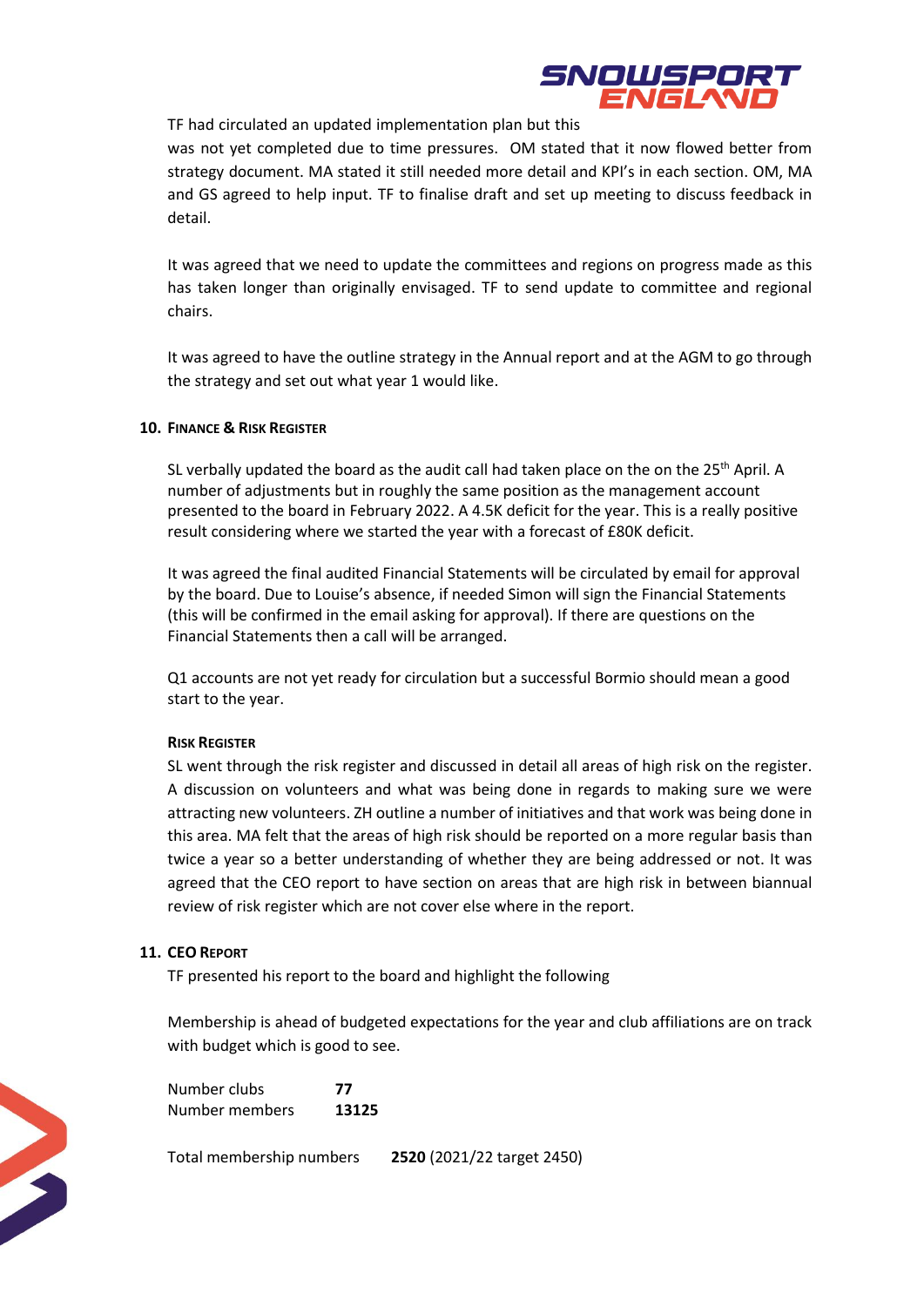





## **Membership fees**

TF put forward a proposal to link membership fees to the rate of inflation. The Rationale for this is as follows

- 1. It is noted that historically whilst the cost of membership has risen broadly with CPI, changes to subscriptions tended to be made in larger steps, albeit less frequently.
- 2. Inflationary price increases are common across membership organisations, and other common bills people have (such as phone contracts). Moving to an annual inflationary increase in subscription would allow the SE, clubs and members better able to plan financially, and make larger increases of subs (if any) an exceptional event.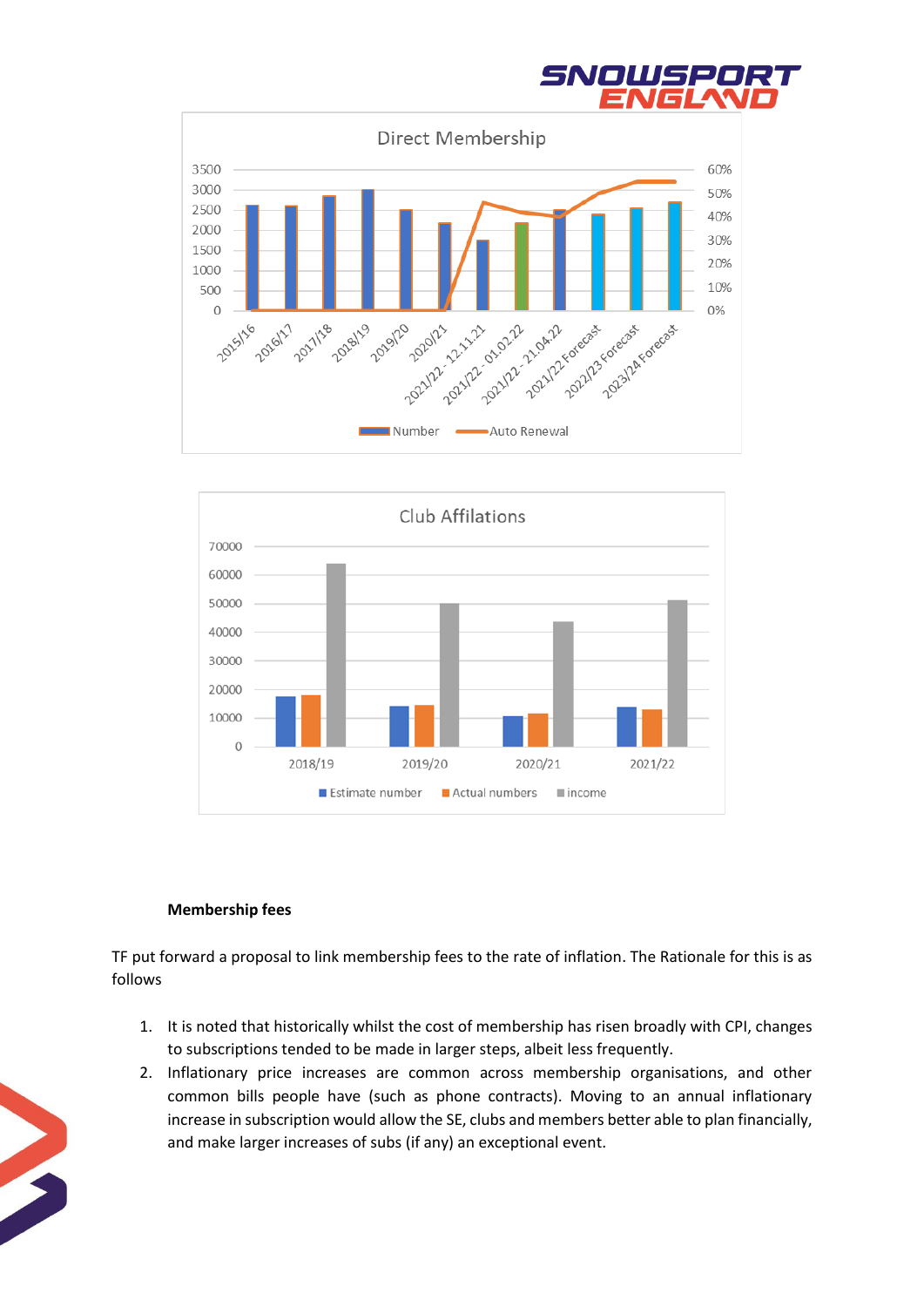

- 3. All membership categories will receive the same percentage rate of increase: they, and the services the SE provides, are equally affected by inflation.
- 4. Future increases will be announced 6 months before membership & affiliation fees are due on the 1<sup>st</sup> November. Where CPI is negative the CPI will be considered as 0%

The proposal was welcomed by the board and in principle was approved. However, with the cost-ofliving crisis it was felt that a cap on the increase should be put in place for this year to help limit the impact. The board agree a 4% increase for 2022/23 membership (March CPI was 6.2%). It was agreed the March CPI rate would be used for the following years increase.

# **Club affiliation Fees**

There are some anomalies on the club affiliations fees and TF has tried to smooth these out with a revised pricing structure. This will mean a larger increase for very small clubs. A small number of clubs will get a reduction but the majority will get a small increase. Estimated average percentage increase across the clubs will be 3%. I would then look to align club afflation fees to CPI as per membership fees.

| small  | $1 - 100$  | £150 + £4.50 per member                   |
|--------|------------|-------------------------------------------|
| medium | 101 - 250  | £650 + £3.50 per member from 101st member |
| large  | 251 - 500  | 1175+£3 per member from 251st member      |
| XI.    | 500 - 1500 | 1925+ £1per member from 501st member      |
|        |            |                                           |

This was approved by the board and that communication regarding affiliation fee should be sent to all clubs in May to give them plenty of notice.

## **Talent**

TF is working closely with Mark Richie (Head of Talent GBS). He is linking the GBS pathway to UKS/Sport England talent funding national squads, sports progression, entry APA's and Sport England Talent Framework including Coach Developer/Education work. The work outlined below in the Discipline Update will provide a spring board beyond the summer in placing domestic coaches at the heart of everything we do. Mark will also continue to pick up certain work that our departing Talent Lead (Ian Findlay) did for SE which will provide efficiencies and even more alignment between SE and GBS.

Mark is at the forefront of the new and exciting developments of TASS which will see this organisation provide Strength condition, Physio, Medical, Nutrition and lifestyle for English athletes in the performance development space. This will fit in at the tier below world class. Over the coming months TASS will work with Mark/SE on how best we can use these developments. For more information, please see here<https://www.tass.gov.uk/2022/04/07/tass-is-changing/>

DiSE – SE have submitted our request for places for 2022-23 academic year and will be advertising these spots shortly. Sport England have made it clear that DiSE will be changing next year as this is moving from DoE to DCMS.

Discipline Updates: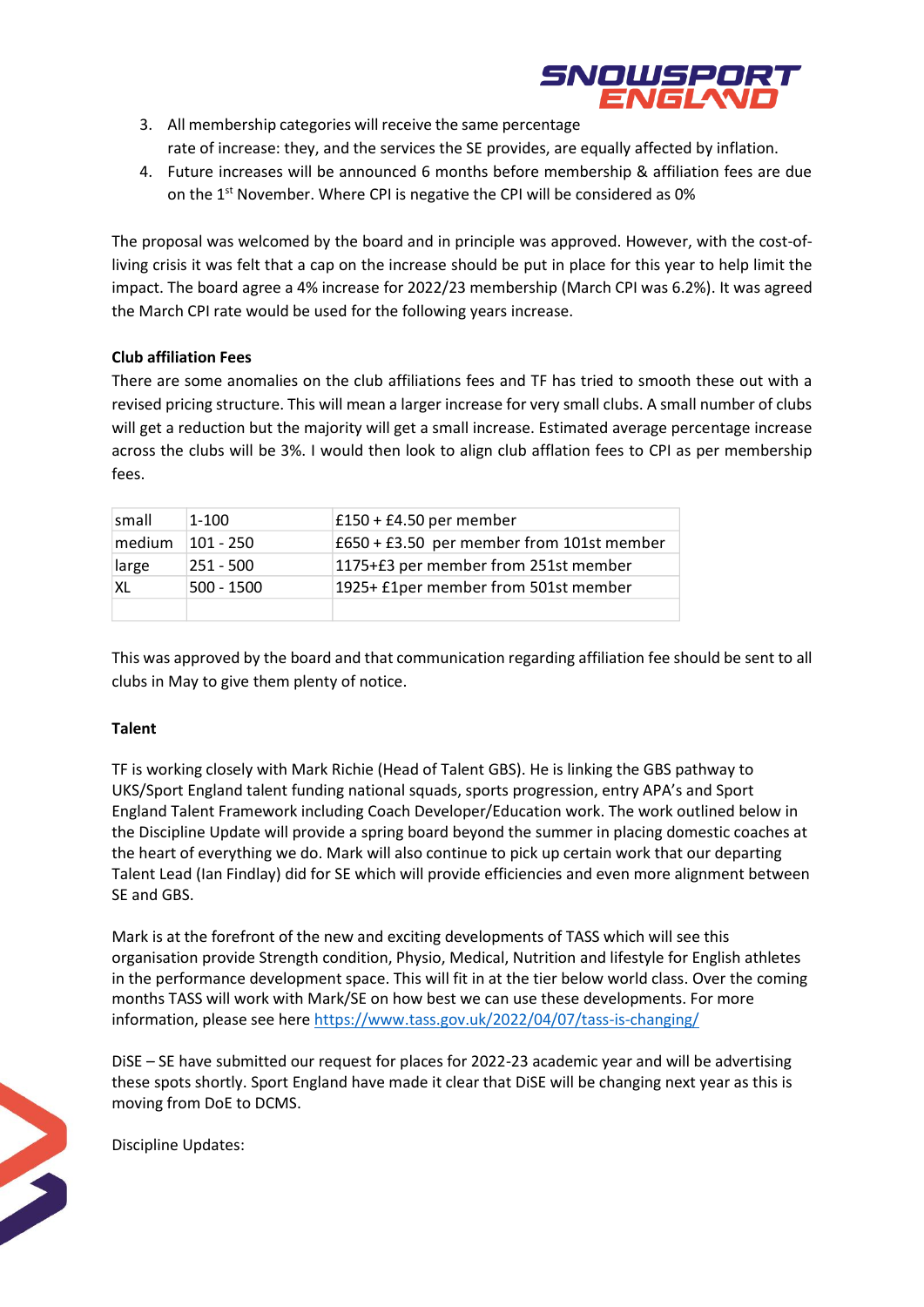

- o **Park and Pipe** First two weeks of April saw the re-establishment of our SE Camp with a camp in Laax. Approximately a dozen athletes trained alongside the GBS WCP athletes/coaches overseen by our contracted coaches Rowan Coultas and Robert Taylor. Initial feedback has been very promising and all athletes progressed their trick and skill acquisition on the pro line. SE has also re-established the SE Park and Pipe Team with support selection criteria. For more information please see here [https://www.snowsportengland.org.uk/snowsport-england-launch-summer](https://www.snowsportengland.org.uk/snowsport-england-launch-summer-park-and-pipe-programme/)[park-and-pipe-programme/](https://www.snowsportengland.org.uk/snowsport-england-launch-summer-park-and-pipe-programme/)
- o **Cross Discipline** (Ski Cross and Moguls) SE have appointed a Cross Discipline Coach/Programme to gain traction domestically in this discipline. The coaching infrastructure has been appointed and will become operation in early June.
- o **Nordic** After various meeting with Mark Richie, Fern Cates (SSS Para Development Coach and SE Nordic Chair) and TF a plan has been developed to gain more activity in England
- o **Para**  We have £25K to support para from April September. This will be done through working with the coaches in place at SSS and divided as follows. Para Nordic £8K, Para Alpine £6K Para Snowboard £6K and SSS £5K. This support programs in England which will deliver immediate impact.

# **English Alpine Championships, Bormio**

The report on the championships prepared for the Alpine committees was circulated to the board.

In addition to this TF went through a number of points looking ahead to next year. The agreement with Bormio is still to be finalised and it is hoped this will be done in the next few weeks

MA asked about the final figures for the championships. TF stated these are not quite ready and do take some time to get all the expenses in. Due to the reduced team and costs and a larger than forecast entry, plus being able to charge foreign entries it was expect there would be a significant surplus from the event.

## **PIAG report**

The PIAG report was discussed and it was great to see the school initiative getting started and for the ideas coming out from the committee.

It was noted that the committee needs to align to the strategy and not head off in different direction. It is key that the committee links with the new staff structure when in place.

## **Annual Report**

The annual report was discussed and necessary plans were put in place to make sure all report were completed